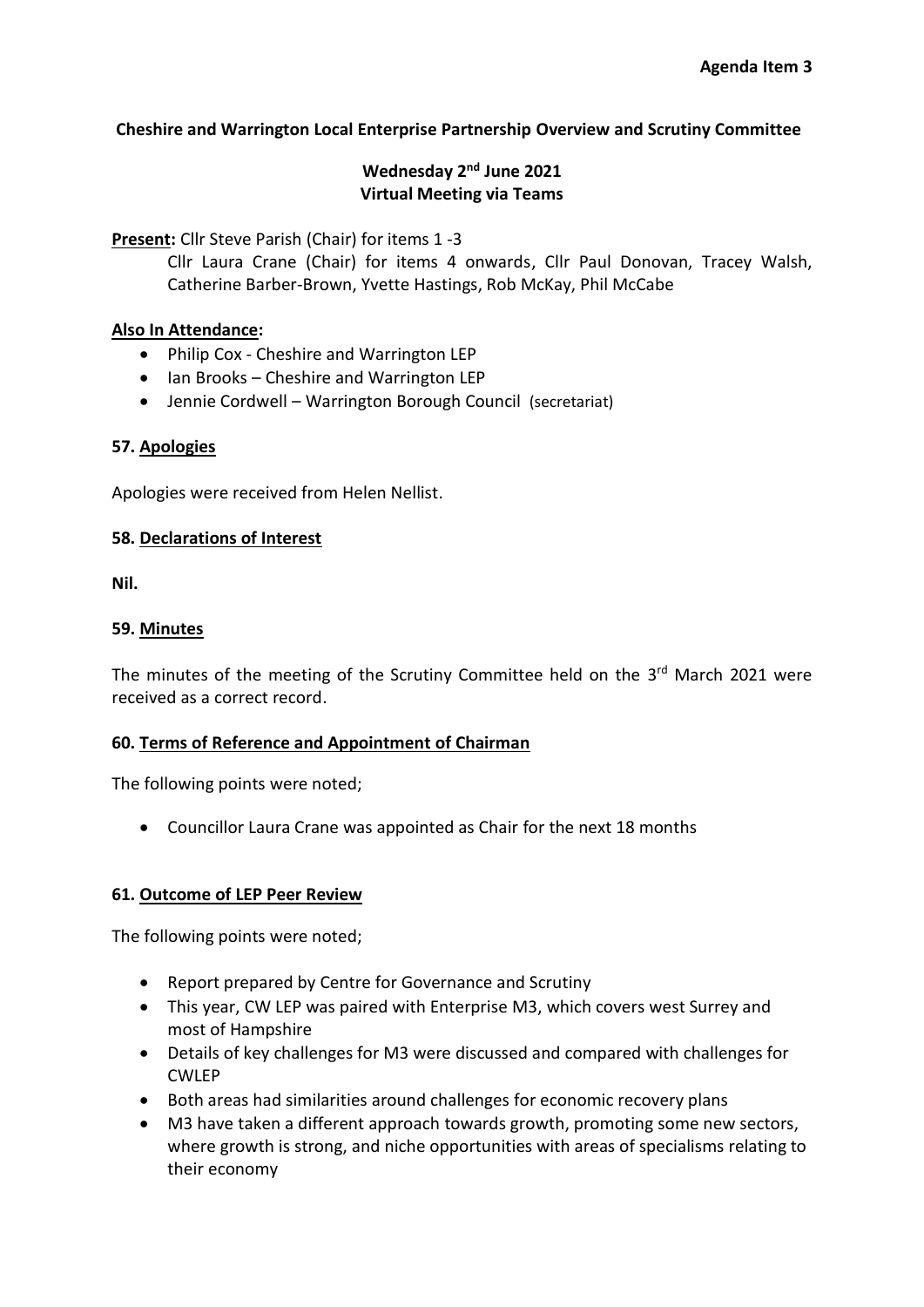- Overall discussions were useful with a comparable LEP
- Both LEPs identified and committed to further discussions to explore several areas of mutual interest
- Peer Reviews would continue to be continuing programme, organised through the LEP Network

## **62 . Scrutiny Committee Effectiveness Review**

The following points were noted;

- A work programme for the review had been agreed and appointments for interviews had been sent to those who were required to be involved with the Consultant from Centre for Governance and Scrutiny
- As part of good governance, it was agreed that it was timely to review how effectively and efficiently the committee carries out its functions and whether there is scope for improvements which can be embedded into the way the committee operates
- A workshop session had been booked for  $30<sup>th</sup>$  June where discussions would take place around the findings and effectiveness of how the LEP was being challenged
- Details of the outcome of the review would be provided at a future meeting.

## **63. Schedule and Procedure for LEP Sub-board Chairs to attend Scrutiny Committee**

The following points were noted;

- The Committee were informed that following a recruitment campaign, 5 new LEP directors had been appointed in April 2021, resulting in new appointments as Sub Board Chairs and vice chairs. In order for Scrutiny Committee to gain a better understanding of the decisions and challenges faced by each sub-board, it was agreed that once the Chairs had been in post they would be invited in turn to attend a Scrutiny Committee meeting
- It was agreed that those invited would be asked to provide a short presentation on the key challenges of the agenda for their committees, followed by an opportunity for questioning, with the Chairs of the Committees also having the opportunity to gather an understanding of the work of the Scrutiny Committee
- The Committee requested the work programmes for each sub board, and previous sets of minutes be provided in advance of each Chair attending the Scrutiny Committee.

#### **64. Public Participation**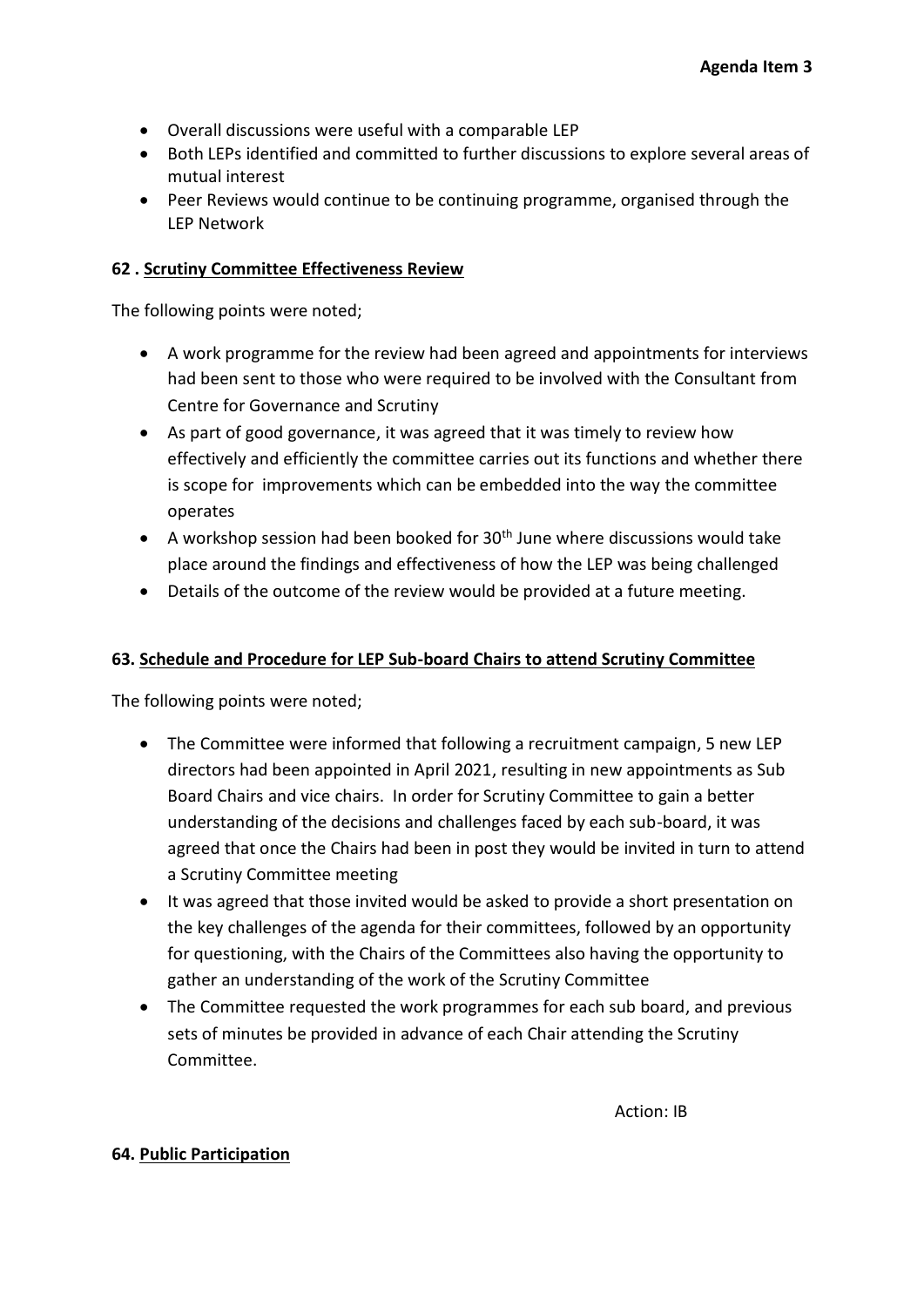To receive questions from members of the public 15 minutes will be allocated for members of the public to speak at Overview and Scrutiny meetings. Each member of the public shall be limited to a period of up to 5 minutes speaking.

An action was taken for the LEP to check how it is publicising the committee meeting dates and to ensure links form the website operate as expected.

ACTION: IB

Nil

#### **65. Work Programme**

Details of the work programme were agreed, with the following items added

- Covid Recovery Plan report on detail / progress in December 2021
- Items 9 & 10 to be presented to the committee in September 2021

#### **66. AOB**

The following points were noted;

- LEP Recovery Plan a draft document had been published following a number of consultation events. Positive feedback had been received regarding the proposals which included the importance of inclusivity with balanced objectives. Previous versions of the plan had focused exclusively on economic growth, however to ensure sustainability, a broader set of objectives were required. The final version of the plan would be published in the coming weeks.
- In addition, a long term plan for economy recovery would be published to support partners in the coming years. This would include the support work undertake by the LEP and also Local Authorities on how they can tackle the disproportionate effect of the pandemic on those demographics such as those on low incomes and younger generations.
- A national review of LEP's was announced by Government in March and is currently being undertaken. The review is expected to finalise alongside a White Paper regarding the Levelling Up agenda, which is due to be published in the autumn. Further details would be provided to the Board when available.

#### **67. Future Meeting Dates**

Decision – The following dates were noted, due to commence at 2.00pm, via Teams.

8 September 2021 1 December 2021